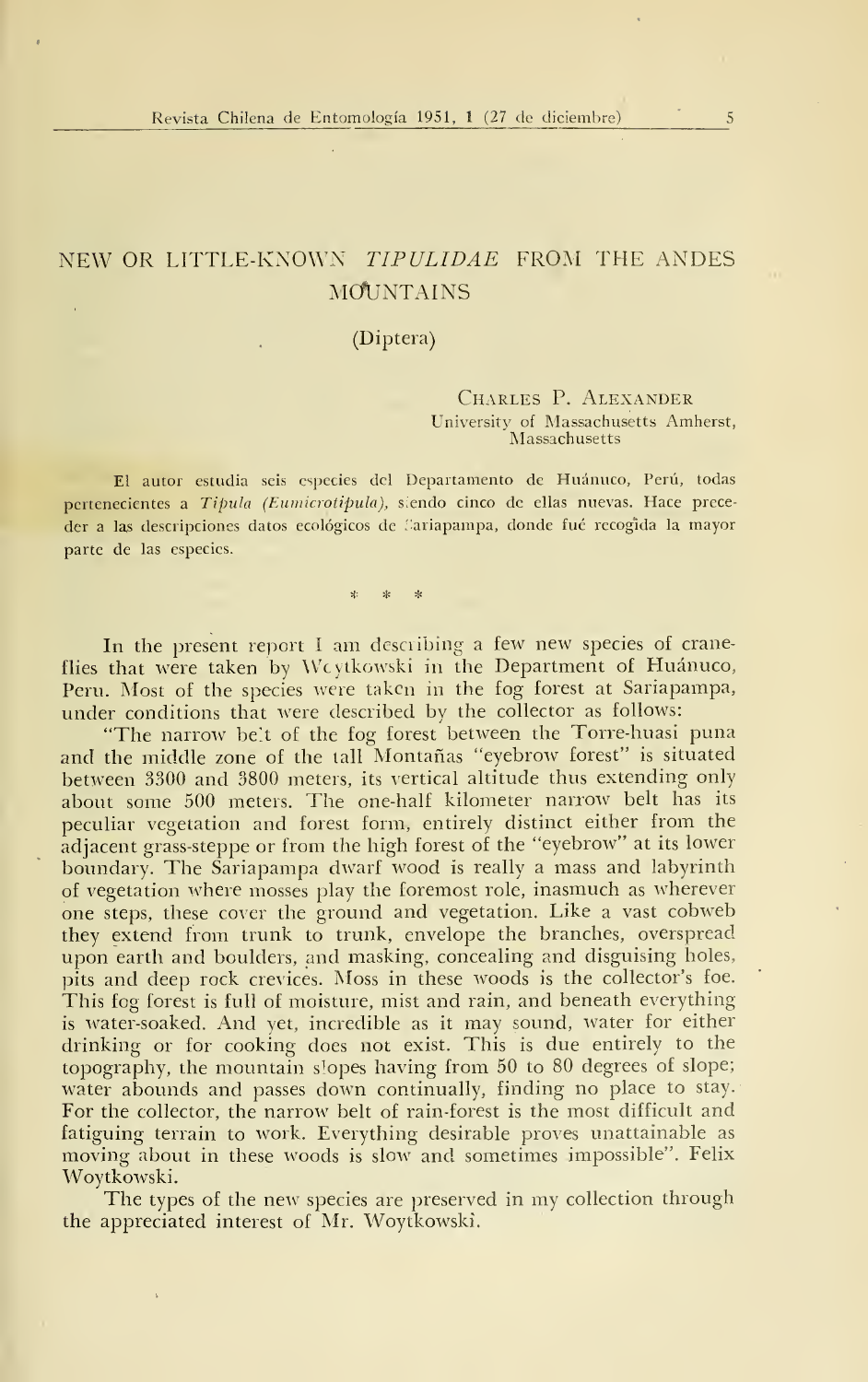#### Típula (Eumicrotípula) asteria, sp. n.

Belongs to the glaphyroptera group; mesonotum grayish yellow, the praescutum with three reddish brown stiipes, the median one broad, darkest on its central portion, the margins paler; antennae with flagellar segments beyond the first bicolored; femora yellow, with a narrow brown subterminal ring; wings yellow, the costal region more saturated, the disk with a handsome dark pattern, the anterior half more nearly free. of pattern; abdomen chiefiy yellow; male hypopygium with the caudal margin of the ninth tergite nearly truncate, a little produced on either side of the midline, the outer lateral angles broadly obtuse, glabrous; outer dististyle dilated on distal half; caudal margin of eighth sternite with a brush of unusually long setae on either side of a median ligulate lobe.

Male. Length about  $16 - 17$  mm.; wing  $18 - 20$  mm.; antenna about  $4.9 - 5$  mm.

Frontal prolongation of head elongate, subequal to remainder of head, obscure yellow; nasus distinct; basal segment of palpus obscure yellow, the outer three dark brown. Antennae (male) of modérate length, approximately one-fourth the wing; basal three segments yellow, succee ding ones bicolorous, brownish black at base, the remainder obscure brownish yellow, this latter color becoming somewhat more obscured on the outer segments but persisting virtually to the end; flagellar segments moderately incised, longer than the verticils. Head reddish brown, heavily yellow pollinose.

Thorax yellow, vaguely patterned with reddish brown. Mesonotal praescutum with the ground grayish yellow pruinose, with three reddish brown stripes, the broad median one dark brown on central portion, with broad paler margins, broadest in front, the stripes vaguely margined with darker, best shown in an oblique light; scutum obscure yellow, the lobes patterned with reddish brown, more expanded at the suture, the central part of scutum and the scutellum more infuscated; posterior sclerites of notum grayish yellow, the mediotergite with three longitudinal reddish brown lines. Pleura and pleurotergite buffy yellow, vaguely patterned with brown. Halteres yellow, the knob weakly darkened basally, clearer yellow at apex. Legs with coxae yellow pollinose; trochanters yellow; femora yellow, Avith a narrow brown subterminal ring that is subequal to or narrower than the palé apex; tibiae and tarsi obscure yellow or brownish yellow, the outer tarsal segments brownish black; claws (male) toothed. Wings yellow, more saturated in cells C, Se and basal portion of outer radial field, handsomely patterned with brown and grayish brown; anterior half of wing more nearly free of dark markings, the posterior half with a zigzag arrangement of brownish gray areas; the darker markings include a streak extending from  $h$  to  $Cu$ at and beyond the arculus; very small spots on vein  $Sc$  before and at origin of  $Rs$ ; a narrow and irregular seam along cord; beyond cord, the bases of outer radial cells nearly clear, the remaining ones patterned with brown, leaving yellow spots in the ends of the medial cells; cell  $Rs$ almost unpatterned; base of prearcular field darkened, the outer end

6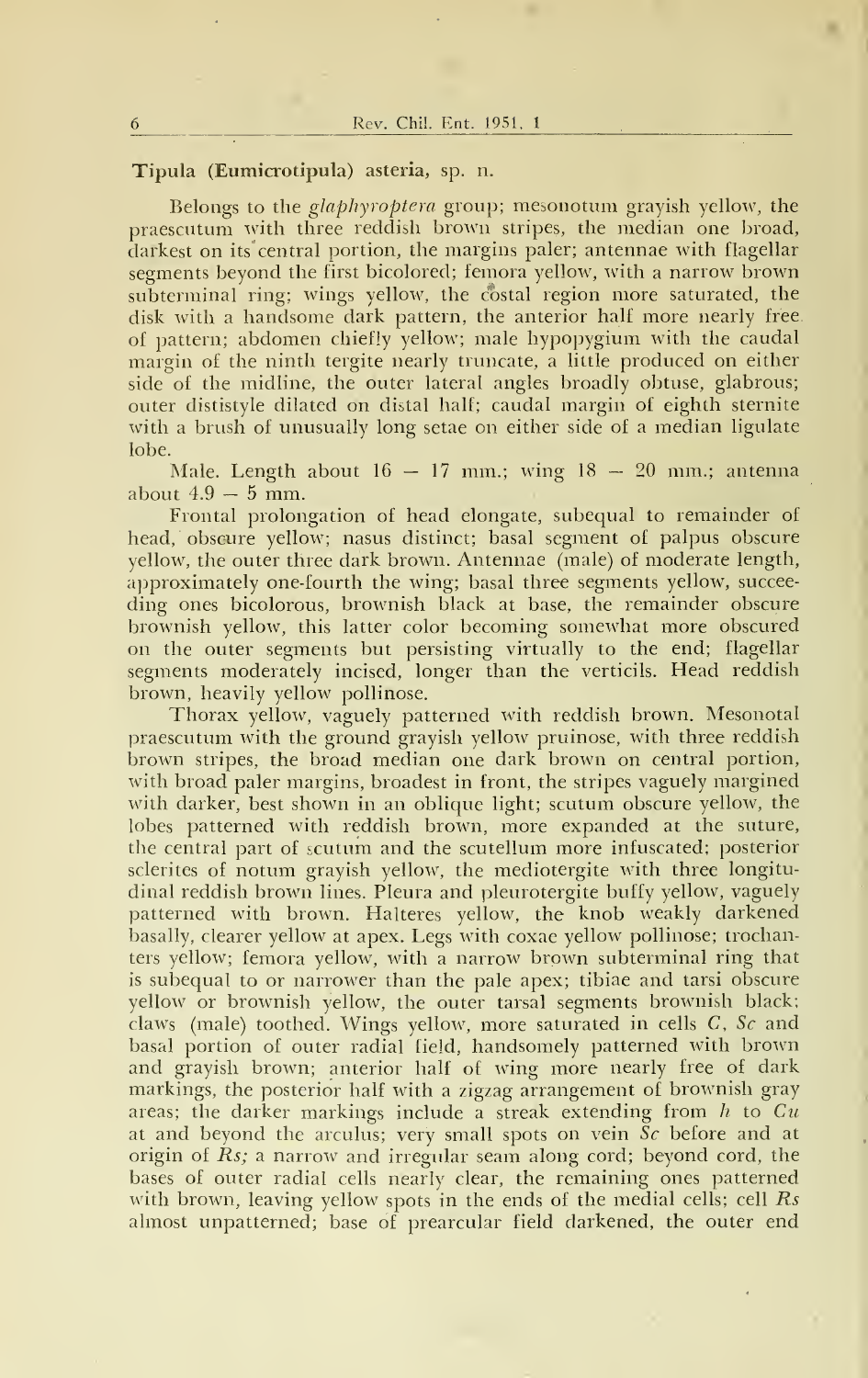yellow, in cases virtually all clear yellow; veins brownish yellow, clear yellow in the brightened fields. Venation:  $Rs$  about one-half longer than  $m\text{-}cu$ ;  $R_1+$  entire but with the pale tip and subobsolete; m longer than the petiole of cell  $M_1$ ; basal section of vein  $M_4$  perpendicular.

Abdomen with basal segments chiefíy yellow, the lateral border of the second and third tergites more or less darkened, in the paratype conspicuosly so on the third and base of the fourth tergite; remaining tergites and hypopygium brownish yellow; intermedíate sternites yellow, more evidently darkened in the paratype. Male hypopygium (Fig.- 1) with the ninth tergite,  $9t$ , transverse, the lateral angles of the caudal margin produced into broadly obtuse glabrous lobes, the truncated central portion produced on either side of the midline into a small triangular point. Outer dististyle,  $d$ , strongly dilated on distal half. Inner dististyle with the beak relatively slender, the lower beak much stouter, triangular in outline; dorsal crest developed feebly near the región of the beak and here with a weak concentration of long yellow setae. Gonapophysis, g, of distinctive shape, as shown. Eighth sternite, 8s, relatively long, moderately sheathing, the apex narrowed, truncated, with a median lobe that is provided with numerous strong setae, the more basal ones longer than the lobe, the outer ones progressively shorter; outer ends of the truncated portion with a conspicuous brush of even longer setae, the tips palé and more or less curled.

Holotype,  $\delta$ , Sariapampa, Huánuco, PERÚ, altitude  $3600 - 4100$ meters, May 7, 1946 (Woytkowski). Paratopotype,  $1\sigma$ , May 11, 1946.

The present fly is most to other Andean members of the group, including Típula (Eumicrotipula) laterosetosa Alexander, T. (E.) mithradates Alexander, T. (E). resplandens Alexander, and T. (E.) riveti Edwards, all well-distinguished among themselves by the coloration and wing pattern, and, especially, in all details of structure of the male hypopygium.

#### Típula (Eumicrotipula) conspicillata Alexander

Típula (Eumicrotipula) conspicillata Alexander; Ann. Mag. Nat. Hist.. (11) 12: 234-236; 1945.

Male, Chinchao, Huánuco, PERÚ, altitude 2500 meters, September 5, 1947 (George Woytkowski). Female, Sariapampa, Huánuco, Perú, altitude  $3600 - 4100$  meters, May 7, 1946 (Woytkowski).

Male hypopygium (fig. 2) with the ninth tergite,  $9t$ , transverse, the central section of the caudal margin somewhat more produced to form two rounded lobes, one on either side of a small median notch; outer lateral angles slightly but less evidently produced. Appendage of ninth sternite small, the narrowed outer end with a group of long yellow setae, the longest subequal in length to the appendage. Outer dististyle,  $d$ , a little expanded on less than the outer half, provided with very long black setae. Inner dististyle with the beak slightly pendant, lower beak very obtuse; setae of dorsal crest sparse but elongate, palé yellow.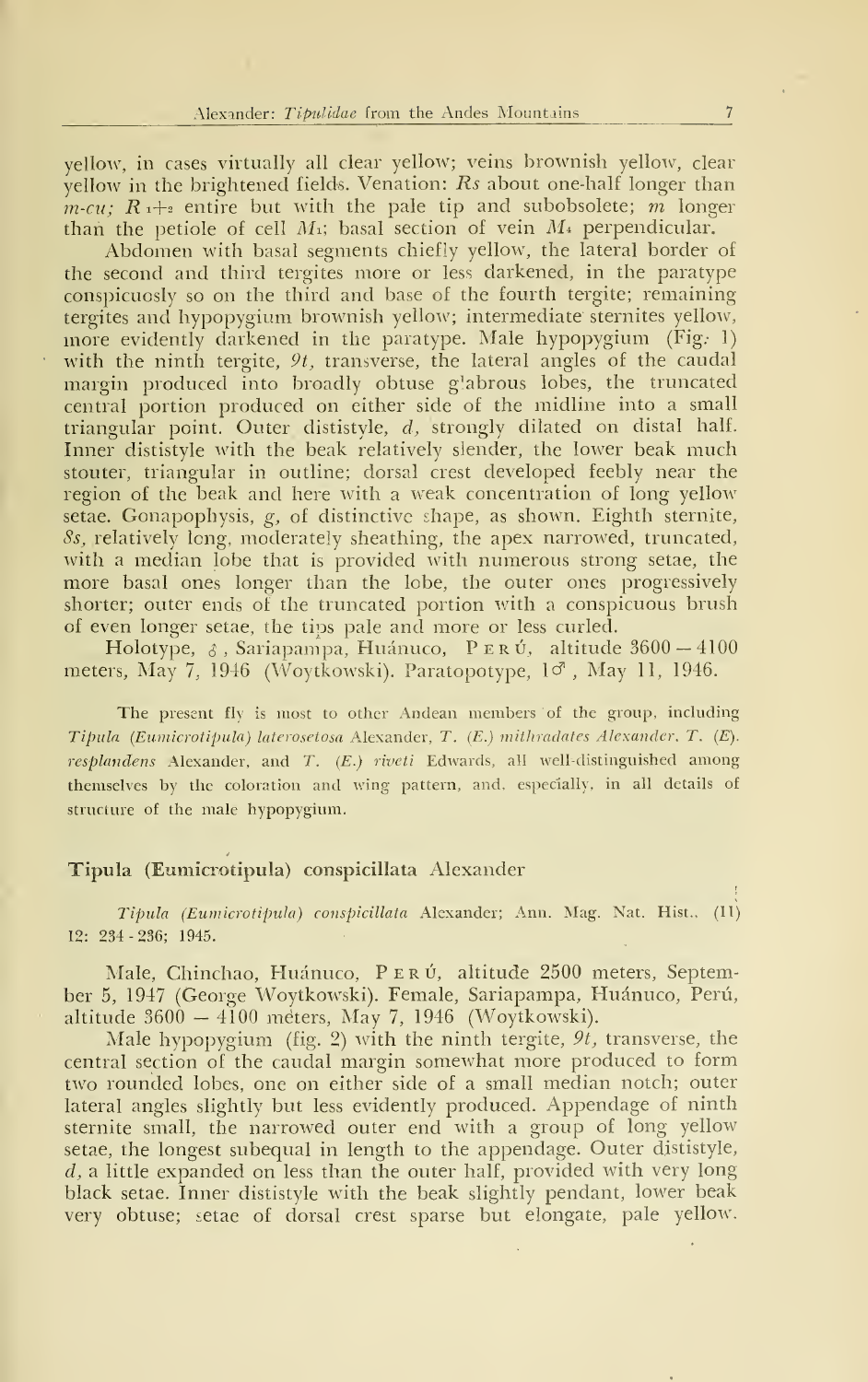Gonapophysis, g, appearing as a broadly flattened plate, the tip broadly obtuse. Appendage of eighth sternite very small, only about twice as long as broad, provided with about seven or eight very long setae.

#### Típula (Eumicrotipula) suavissima, sp. n.

Belongs to the  $glaphyroptera$  group; size medium (wing, male, about  $17 \text{ mm}$ .); antenna short, flagellum bicolorous; mesonotal praescutum light gray, with four reddish brown stripes are most distinct behind; femora yellow with a brown subterminal ring, preceded by a subequal clear yellow ring, the tip more narrowly of this color; wings whitish subhyaline, conspicuously marbled with brown;  $R_{1+2}$  entire; abdomen yellow, the lateral borders of the tergites narrowly darkened; male hypopygium with the caudal margin of tergite with two glabrous lobes that are separated by a narrower U-shaped notch; outer dististyle very slender; eighth sternite without conspicuous setae, the median appendage small.

Male. Length about  $12 - 13$  mm.; wing  $16 - 17$  mm.; antenna about  $2.1 - 2.2$  mm.

Frontal prolongation o£ head brownish yellow; nasus distinct; first segment of palpi yellow, outer segments passing through brown to brownish black. Antennae short in both sexes; scape and pedicel yellow, proximal £lagellar segments bicolored, black, the subequal apex yellow, the amount of the latter decreasing on the outer segments, the outer four or five more uniformly darkened; flagellar segments subfusiform, without a clearly defined basal swelling; longest verticils exceeding the segments. Head reddish brown, heavily white pruinose, especially in front; vertical tubercle very low and inconspicuous.

Pronotum testaceous yellow, marked with brown on the sides. Mesonotal praescutum with the interspaces light gray, with £our reddish brown stripes, the intermedíate pair becoming fainter and pruinose on the cephalic half; scutellum and ground color of scutum light gray, the scutal lobes variegated by two reddish brown areas; mediotergite light gray, with a brown central vitta. Pleura and pleurotergite chiefly gray pruinose, with a more or less distinct transverse brown área on the anepisternum; dorsopleural region buffy. Halteres elongate, yellow. Legs with the coxae yellow or brownish yellow, pruinose; trochanters yellow; femora yellow, deepening to brown outwardly, with a darker brown subterminal ring that is about twice as extensive as the yellow apex by a clearer yellow ring o£ approximately equal extent; tibiae brownish yellow, the tips narrowly darkened; tarsi brownish yellow, passing into black; claws simple. Wings whitish subhyaline, conspicuously marbled with brown, the dark and pale pattern subequal in extent; proximal end of prearcular field darkened, the outer end white; cell C pale brown. Sc clear yellow with four brown areas, the third at the origin of Rs; the major darkenings are at arculus, at midlength of the outer radial field, on both sides of m-cu in cells M and M  $\cdot$ ; in the Anal field the dark pattern more zigzag; stigmal área concolorous and coníluent with a large mark at the anterior cord; <sup>a</sup> more whitened mark in cell

8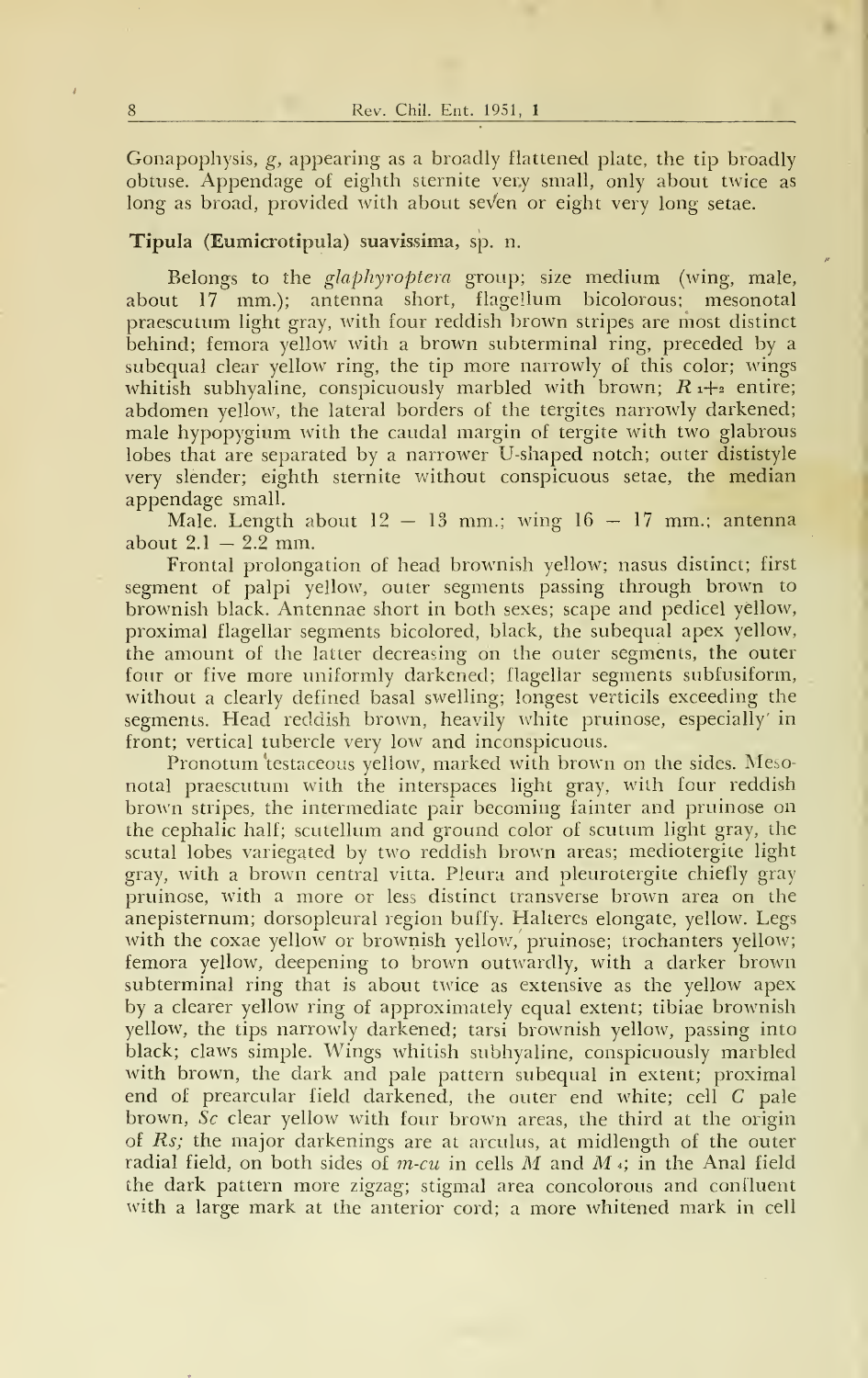Ist  $M$  2 and adjoining parts of cells  $M$  and  $M$  s; veins yellow, darker in the patterned areas. Venation:  $R_{1+2}$  pale but entire;  $R_s$  nearly two times m-cu; petiole of cell  $M_1$  about twice m.

Abdomen, including hypopygium, chiefly yellow, the lateral tergal borders narrowly darkened; sternites yellow, the subterminal ones weakly infuscated. Male hypopygium (Fig. 3) with the ninth tergite, 9t, narrowed outwardly, its caudal margin with two glabrous lobes, their apices nearly truncated; lobes separated from one another by a narrower U-shaped notch. Appendage of ninth sternite a rounded lobe provided with relatively sparse but long yellow sétae. Outer dististyle, d, an unusually slender lobe, its outer end scarcely thicker than the base, provided with sparse setae. Inner dististyle broadest across base, thence narrowed outwardly to the beak, the lower beak runded; outer margin or crest of style with unusually few and weak erect setae. Gona- $\mathbf{v}$ pophysis, g, with the margin of outer plate coarsely toothed (the apex broken). Basal shield of aedeagüs densely provided with small spinous points. Eighth sternite transverse, the surface without conspicuous setae, the median appendage small.

Holotype, &, Sariapampa, Huánuco, PERÚ, altitude 3600 - 4100 meters, May 8, 1946 (Woytkowski). Paratopotypes,  $4 \sigma \sigma$ , May  $2 - 11$ , 1946.

The most similar described Andean species include Tipula (Eumicrotipula) browmiana Alexander, T.  $(E.)$  delectada Alexander, and T.  $(E.)$  juventa Alexander, the last named being somewhat closer than the others. All differ in coloration of the body and wings and in the male hypopygium.

#### Típula (Eumicrotipula) ursula, sp. n.

Belongs to the glaphyroptera group; antennae short, flagellum brownish black; mesonotal praescutum gray pruinose, with four reddish brown stripes; femora light brown, the tips brownish black, preceded by a narrower yellow ring; wings whitish subhyaline, conspicuously marbled with pale brown and brownish gray; cell Sc clearer yellow, with four darker brown spots; abdomen reddish yellow, the lateral tergal borders darker, more intensely so on the basal rings; male hypopygium with the tergite ending in two subglabrous blades that are separated by a U-shaped notch; outer dististyle relatively stout; surface of inner dististyle with a concentration of long black setae; eighth sternite with its caudal margin convexly rounded, with nearly the outer half provided with long erect setae.

Male. Length about  $14.5 - 15$  mm.; wing  $18 - 19$  mm.; antenna about 3 mm..

Frontal prolongation of head light brovm, yellow pollinose; nasus distinct; palpi with the first segment obscure yellow, the remainder brownish black. Antennae short; scape and pedicel yellow, flagellum brownish black, passing into black; flagellar segments with basal swellings poorly indicated; segments subequal in length to the longest verticils. Head reddish brown, the surface chiefly whitish pruinose, leaving areas

 $\Omega$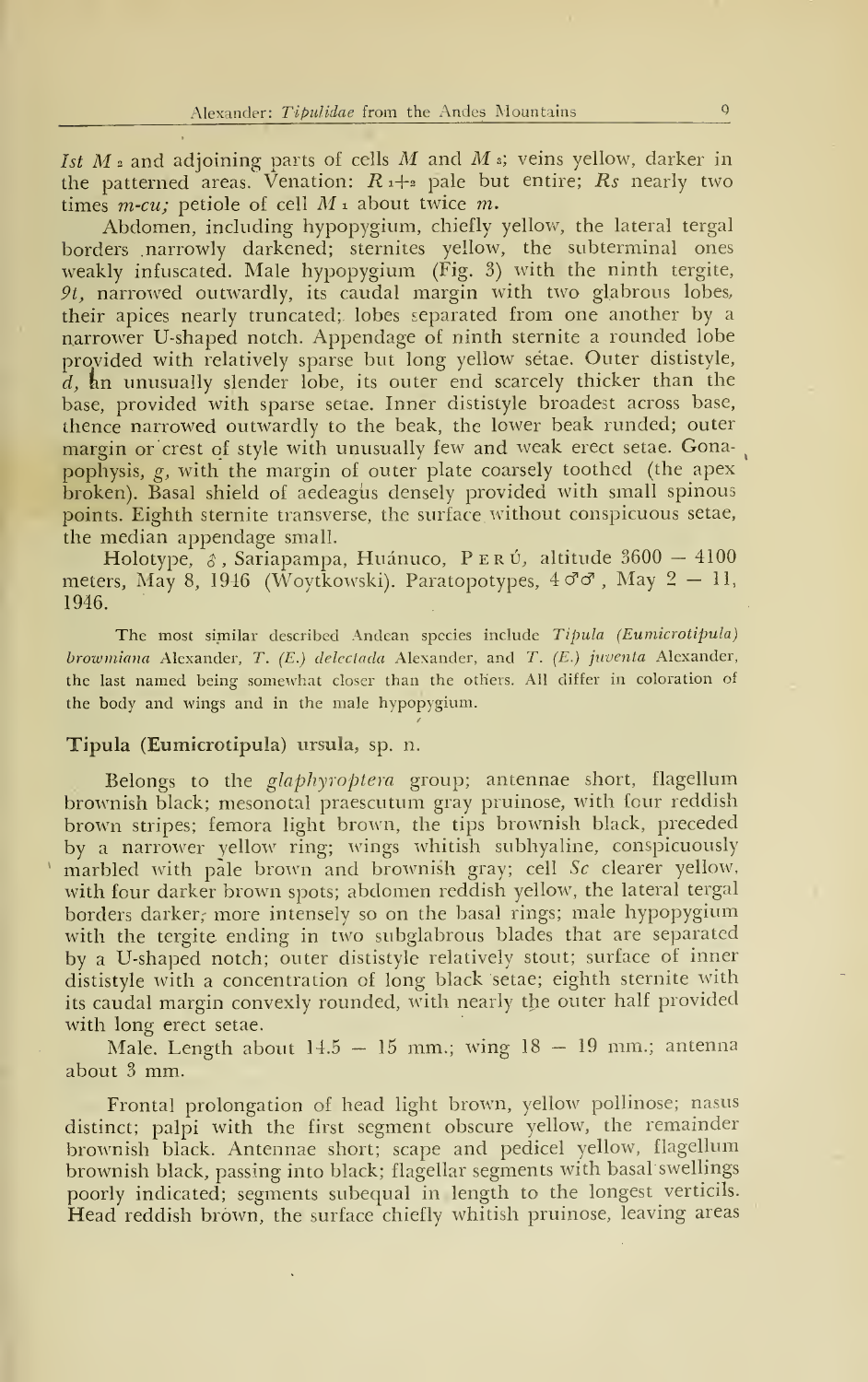of the ground exposed on the sides of the posterior vertex; vertical tubercle low.

Pronotum médium to darker brown, sparsely pruinose. Mesonotal praescutum with the restricted ground gray pruinose, with £our reddish brown stripes, the intermediate pair <sup>a</sup> little more darkened at cephalic end; posterior sclerites of notum light gray, each scutal lobe with two separate to confluent reddish brown areas; central portion of mediotergite extensively darkened, of the scutum and scutellum less evidently so. Pleura and pleurotergite gray pruinose, variegated with more reddish brown areas; dorsopleural region in part darkened; katapleurotergite more heavily silvery. Halteres long, yellow. Legs with the coxae gray pruinose; trochanters brownish yellow; femora light brown, more yellowed basally, the tips rather broadly brownish black, preceded by <sup>a</sup> narrower yellow ring; tibiae and tarsi gradually passing into black; claws (male) simple. Wings whitish subhyaline, conspicuously marbled with palé brown and brownish gray; costal border more brightened, cell  $C$  brownish yellow, Sc clearer yellow, the latter with four dark areas, the third and largest at origin of  $Rs$ ; stigma pale brown, darker only at outer end in vicinity of  $\overline{R}$  =; most cells of wing with a heavy pattern, including paler brownish gray, clouds that are subequal in extent to the ground, in the cubital and anal cells becoming more irregular and zigzag; veins brown, brownish yellow in the costal mterspaces. Venation:  $R_{1+2}$  pale at tip; Rs a little less than twice m-cu; petiole of cell M i slightly longer than  $m$ .

Abdomen obscure reddish yellow, the tergites with narrow darker lateral borders, heaviest on the basal rings of the segments to produce a spotted appearance; basal tergite pruinose, narrowly darkened medially; sternites and hypopygium reddish yellow. Male hypopygium (Fig. 4) with the ninth tergite,  $9t$ , extensive, narrowed outwardly, the caudal margin with two rounded subglabrous blades that are separated by a U-shaped notch. Outer dististyle, d, relatively stout, slightly sinuous on proxirñal half. Inner dististyle with a conspicuous grouping of long black setae along the face of the style, extending over most of the length, toward the lower beak becoming small and inconspicuous. Gonapophysis, g, shaped about as figured; apical beak decurved. Eighth sternite with the caudal margin convexly rounded, with nearly the outer half bearing long erect setae, dense and erect near outer end, more sparse behind.

Holotype,  $\delta$ , Sariapampa, Huánuco, PERÚ, altitude 3600 — 4100 meters, May 4, 1946 (Woytkowski). Paratopotype,  $1\sigma$ , May 11, 1946.

The present fly is most similar in its general appearance to species such as Tipula (Eumicrotipula) suavissima, sp. n., differing very conspicuously in all details of the male hypopygium, particularly the ninth tergite, both dististyles, and in the vestiture of the eighth sternite.

Típula (Eumicrotipula) quadrisetosa, sp. n.

Belongs to the glaphyroptera group; mesonotal praescutum yellow, with three brown stripes, the broad median one with a pale enclosed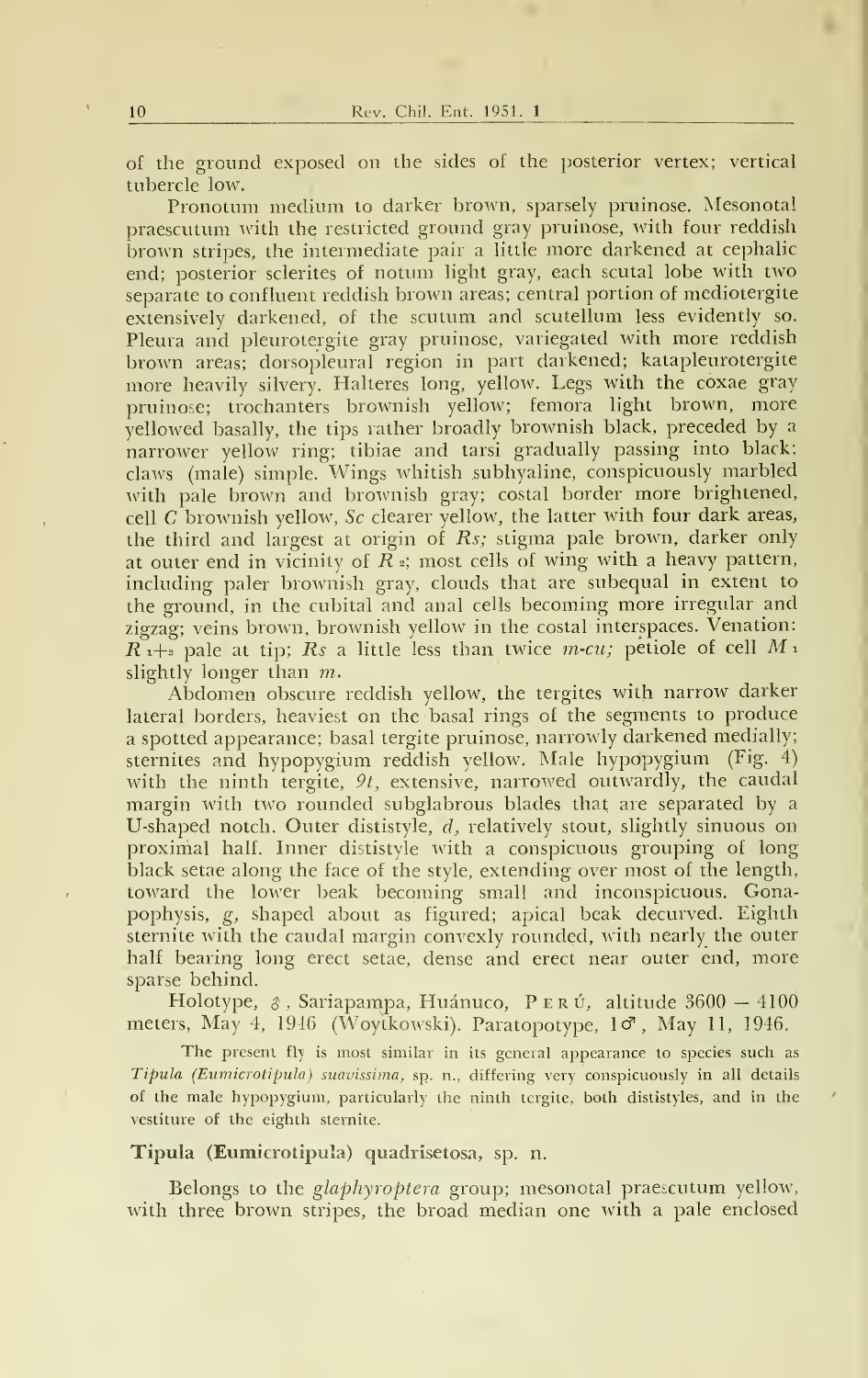área at near midlength; femora obscure brownish yellow, with a narrow brown subterminal ring; wings palé yellowish white, extensively marbled with brown and brownish gray; vein  $R_{1+2}$  entire; basal abdominal segments reddish yellow, the outer segments more darkened; male hypopygium with the ninth tergite transverse, the median part of the caudal border produced beyond the level of the slender lateral lobes, its tip with a U-shaped notch; ninth sternite with two unequal lobes on either side, both tipped with long setae; gonapophysis with a small fingerlike lobule on inner margin; appendage of eighth sternite long and narrow.

Male. Length about <sup>16</sup> mm.; wing <sup>17</sup> mm.

Frontal prolongation of head obscure yellow, somewhat darker above, longer than the remainder of head; nasus distinct; palpi with the proximal two segments palé, the outer ones passing into dark brown. Antennae destroyed by Corrodentia. Head above yellow, with <sup>a</sup> narrow brown median vitta, the sides behind the eyes vaguely darkened.

Pronotum yellow, narrowly brown on central portion and less distinctly so on the sides below; lateral pretergites with <sup>a</sup> dark brown spot. Mesonotal pralscutum with the ground sericeous yellow, with thrre brown stripes, the broad median one still darker brown in front, at midlength dividing and enclosing an elongate area of the ground color; lateral stripes more nearly entire; scutum with the lobes chiefly infuscated, the central portion yellow, with a brown median line that continues caudad over the scutellum and mediotergite, broadest on the latter; ground co'or of the posterior sclerites of the notum yellow, including the parascutella and pleurotergite, the latter weakly infuscated below. Pleura chiefly yellow, vaguely patterned with darker, including the propleura, dorsopleural membrane, dorsal anepisternum and meron. Halteres with stem obscure yellow, knobs broken. Legs with the coxae and trochanters yellow, the fore coxae weakly infuscated, more intensely so at base; femora obscure brownish yellow, with a narrow brown subterminal ring, about equal in extent to the apex; remainder of legs yellowish brown, passing into darker brown outwardly; claws (male) small, simple. Wings with the ground palé yellowish white, extensively but rather faintly marbled with brown and brownish gray, the dark pattern most extensive in the cells beyond the cord and behind vein  $\tilde{C}u$ , cells R and M clearer; basal half of prearcular field darkened; cells  $C$  and  $Sc$  brownish yellow, the latter with four small brown areas, as common in the subgenus; outer ends of cells  $R_3$  and  $R_5$  conspicuously yellowed; a clearer white discal área extending from the outer end of cell R across the basal half of *Ist M* into the base of *M* is small pale marginal spots in cells  $M_1$  to  $2ndA$ , inclusive; veins brownish yellow to pale brown. Venation:  $R_{1}+2$  entire, the distal half pale; Rs nearly twice as long as *m-cu*, the latter on the basal angulated part of vein  $M<sub>4</sub>$ .

Abdomen at base reddish yellow, the proximal tergites vaguely more darkened laterally; sternites clearer yellow; outer segments, including hypopygium, more infuscated. Male hypopygium (Fig. 5) with the ninth tergite,  $9t$ , transverse, the outer lateral angles produced into slender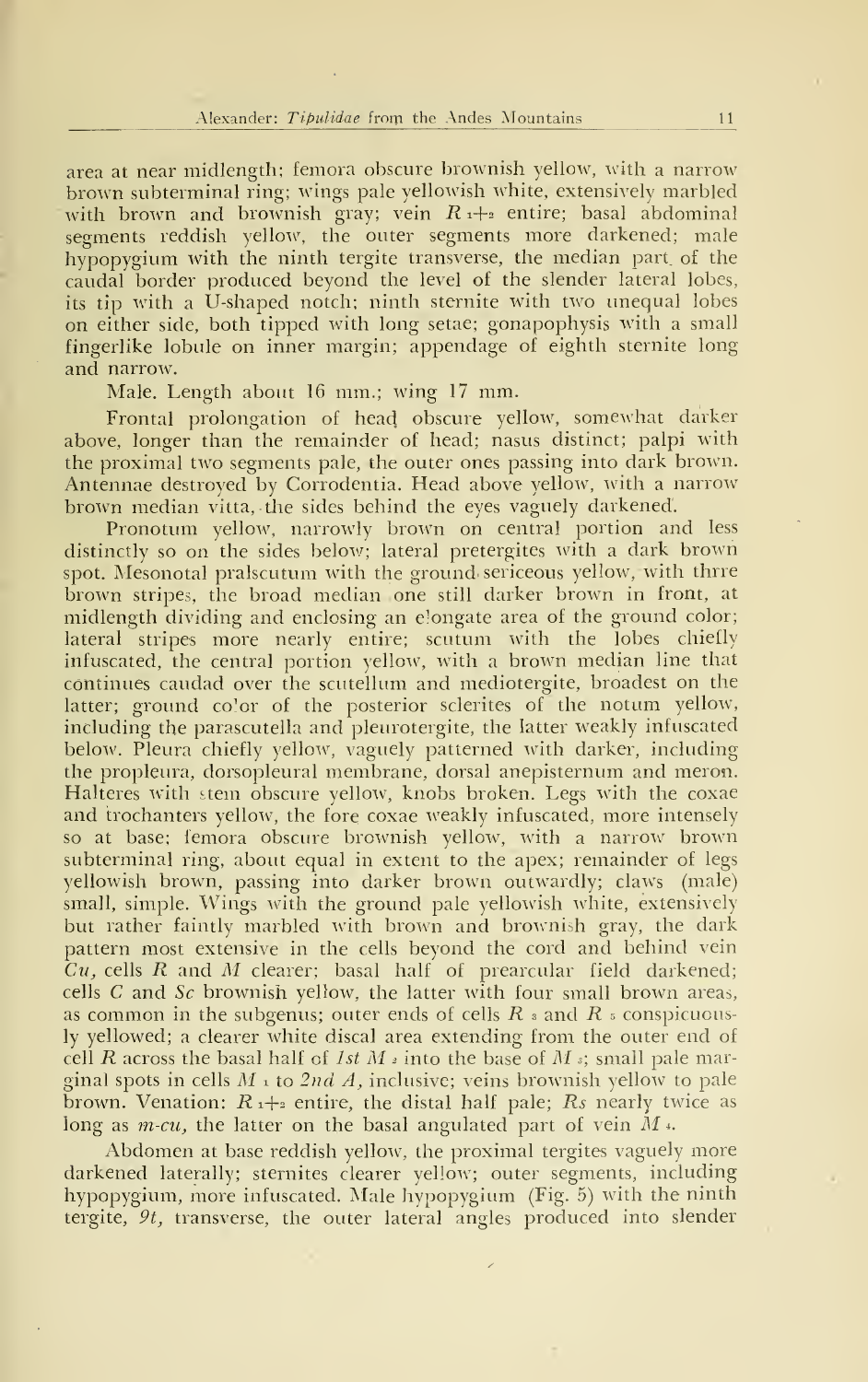glabrous lobes, the median región still more produced into a central lobe, the apex of which bears a U-shaped notch. Region of ninth sternite on either side produced into two unequal lobes,  $9s$ , the longer several times larger than the small lobe, both pairs tipped or tufted with long yellow setae, two on the small lobe being unusually long and powerful. The inner dististyle is broken and the outer part lost; before this happened the part was observed and showed a strong group or crest o£ long setae on outer margin before the beak. Gonapophysis, g, appearing a flattened blade, on mesal edge at near midlength a small triangular or fingerlike lobule. Eighth sternite with the appendage long and narrow, at least five times as long as wide.

Holotype, &, Carpish, Huánuco, PERÚ, altitude 2800 meters, October 8, 1946 (Woytkowski).

The present fly is readily told from all other generally similar forms by the structure of the male hypopygium, particularly the tergite and lobes of the ninth sternite. The species having the tergite most similar include Tipula (Eumicroti- $-\phi$ ula) osculata Alexander and T. (E.) runtunensis Alexander, both of which are entirely distinct in all other respects.

#### Típula (Eumicrotipula) zeugmata, sp. n.

Belongs to the glaphyroptera group; antennae short, bicolored; general coloration of praescutum buffy, with four inconspicuous gray stripes, the intermedíate pair separated on anterior half.by a capillary brown line; posterior sclerites of notum gray, with a continuous reddish brown central line; femora yellow, with a palé brown subterminal ring; wings palé yellow, with a restricted palé brown pattern, including especially a longitudinal stripe at near midwidth of wing, virtually unbroken; other palé brown áreas in apical and posterior parts of the wing; male hypopygium with the ninth tergite produced into two conspicuous flattened lobes; outer dististyle unusually broad.

Male. Length about <sup>16</sup> mm.; wing <sup>19</sup> mm.; antenna about 3.2 mm. Female. Length about 18 mm.; wing 19.5 mm.; antenna about <sup>3</sup> mm.

Frontal prolongation of head yellow, somewhát darker on sides; nasus long and conspicuous; palpi with first segment yellow, the remainder brown to dark brown. Antennaé short in both sexes; basal three segments yellow, the remainder bicolored, the small and inconspicuous basal swellings black, the stems yellow; longest verticils subequal to the segments. Head buffy yellow, unpatterned; vertical tubercle low, entire.

Pronotum buffy, with a narrow central darkening. Mesonotal prae scutum buffy with four inconspicuous grayish stripes, the intermediate pair separated on the anterior half by a capillary brown vitta; posterior sclerites of notum clear gray, with <sup>a</sup> continuous reddish brown central line, the disk of each scutal lobe with two vague darker gray areas. Pleura and pleurotergite reddish brown, sparsely pruinose. Halteres elongate, yellow. Legs with coxae palé brownish gray; trochanters yellow; femora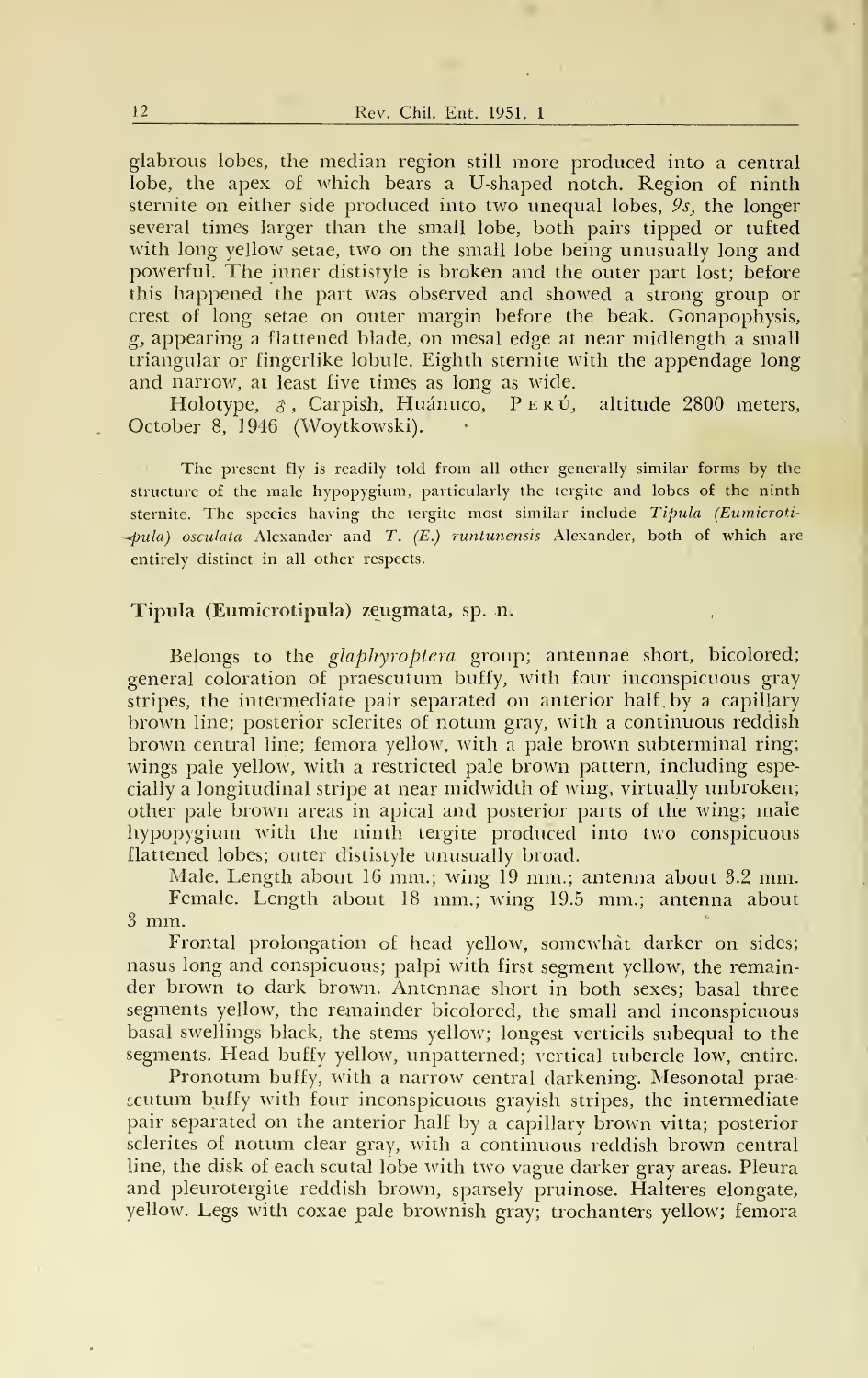











### EXPLANATION OF FIGURES

Fig. 1. Tipula (Eumicrotipula) asteria, sp. n.; details of the male hypopygium. Fig. 2. Tipula (Eumicrotipula) conspicillata Alexander; the same. Fig. 3. Típula (Eumicrotipula) suavissima, sp. n.; the same. Fig. 4. Típula (Eumicrotipula) ursula, sp. n.; the same. Fig. 5. Tipula (Eumicrotipula) quadrisetosa, sp. n.; the same. Fig. 6. Tipula (Eumicrotipula) zeugmata, sp. n.; the same.

(Symbols: d, inner and outer dististyles; g, gonapophysis; s, sternite; t, tergite).